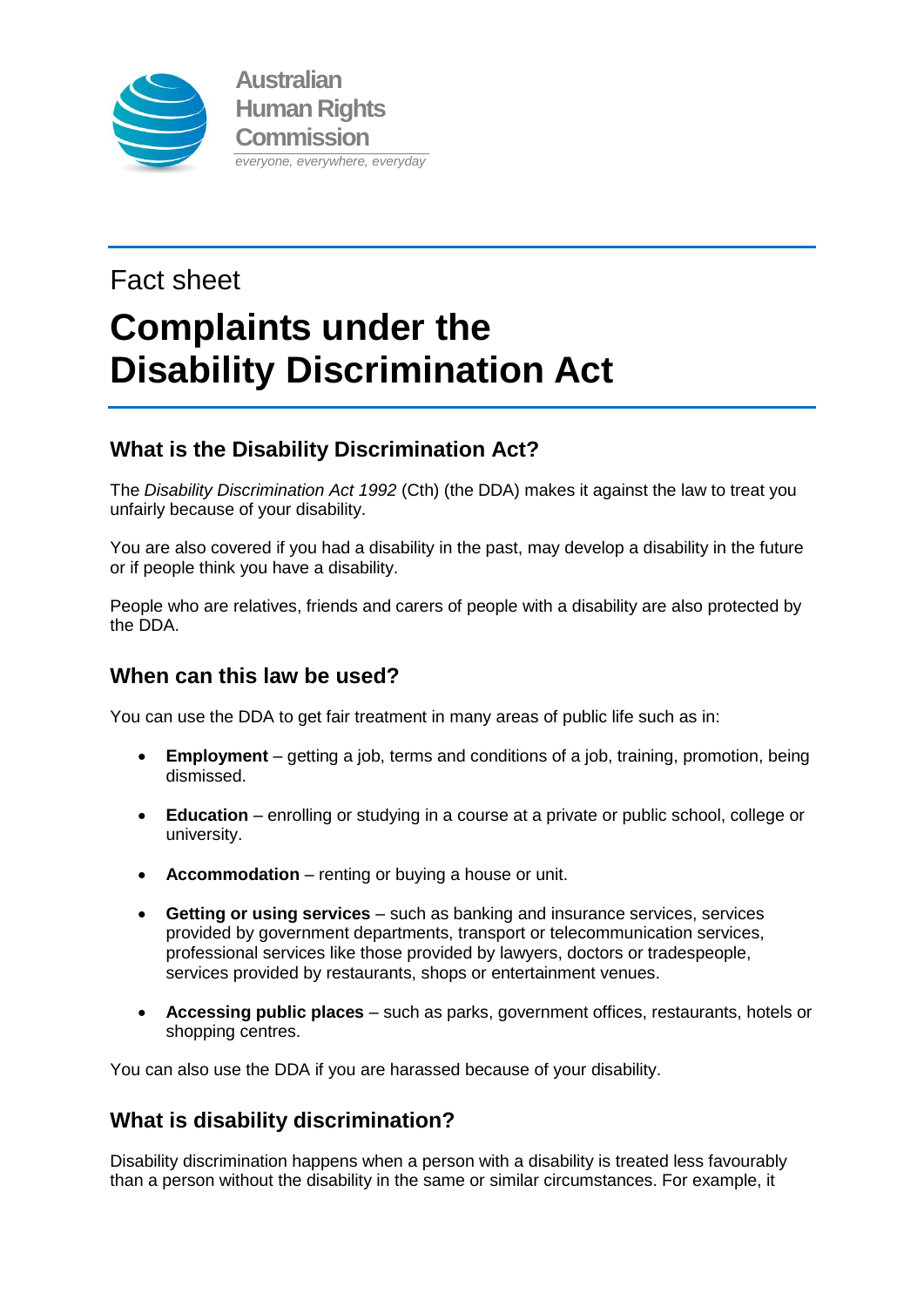would be 'direct disability discrimination' if a nightclub or restaurant refused a person entry because they are blind and have a guide dog.

Discrimination also happens when there is a rule or policy that is the same for everyone but has an unfair effect on people with a particular disability. This is called 'indirect discrimination'. For example, it may be indirect discrimination if the only way to enter a public building is by a set of stairs because people with disabilities who use wheelchairs would be unable to enter the building.

#### **Exceptions**

Like other anti-discrimination laws, the DDA says that in some circumstances treating someone differently because of their disability won't be against the law. This is known as an exception or exemption.

For example, the DDA says it may not be against the law to refuse to employ a person with a disability, if because of their disability they cannot perform the inherent requirements of a job. However, the DDA also says that employers must consider how the person with a disability could be provided with reasonable adjustments to help them do the job. An adjustment is reasonable if it does not impose 'unjustifiable hardship' on the employer.

Unjustifiable hardship also applies to other situations. For example, it may not be against the law to only provide entrance to a building by a set of stairs if the owner of the building can show that it would cause unjustifiable hardship to modify the building to provide wheelchair access.

#### **What can I do if I experience discrimination?**

You may want to deal with the situation yourself by raising it directly with the person or people involved.

If this does not resolve the situation, or you do not feel comfortable doing this, you can make a complaint to the Australian Human Rights Commission. You can also have someone such as a solicitor, advocate or trade union make a complaint on your behalf.

It does not cost anything to make a complaint to the Commission.

Your complaint needs to be put in writing. The Commission has a complaint form that you can fill in and post or fax to us or you can lodge a complaint online at our website. If you are not able to put your complaint in writing, we can help you with this.

For your complaint to be valid it must be reasonably arguable that the events you want to complaint about are unlawful discrimination and you must provide sufficient details about your allegations including what happened, when and where it happened and who was involved.

A complaint can be made in any language. If you need a translator or interpreter, the Commission can arrange this for you.

## **What will happen with my complaint?**

When the Commission receives a complaint about something that is covered by the DDA, the President of the Commission can investigate the complaint and try to resolve it by conciliation. The Commission is not a court and cannot determine that discrimination has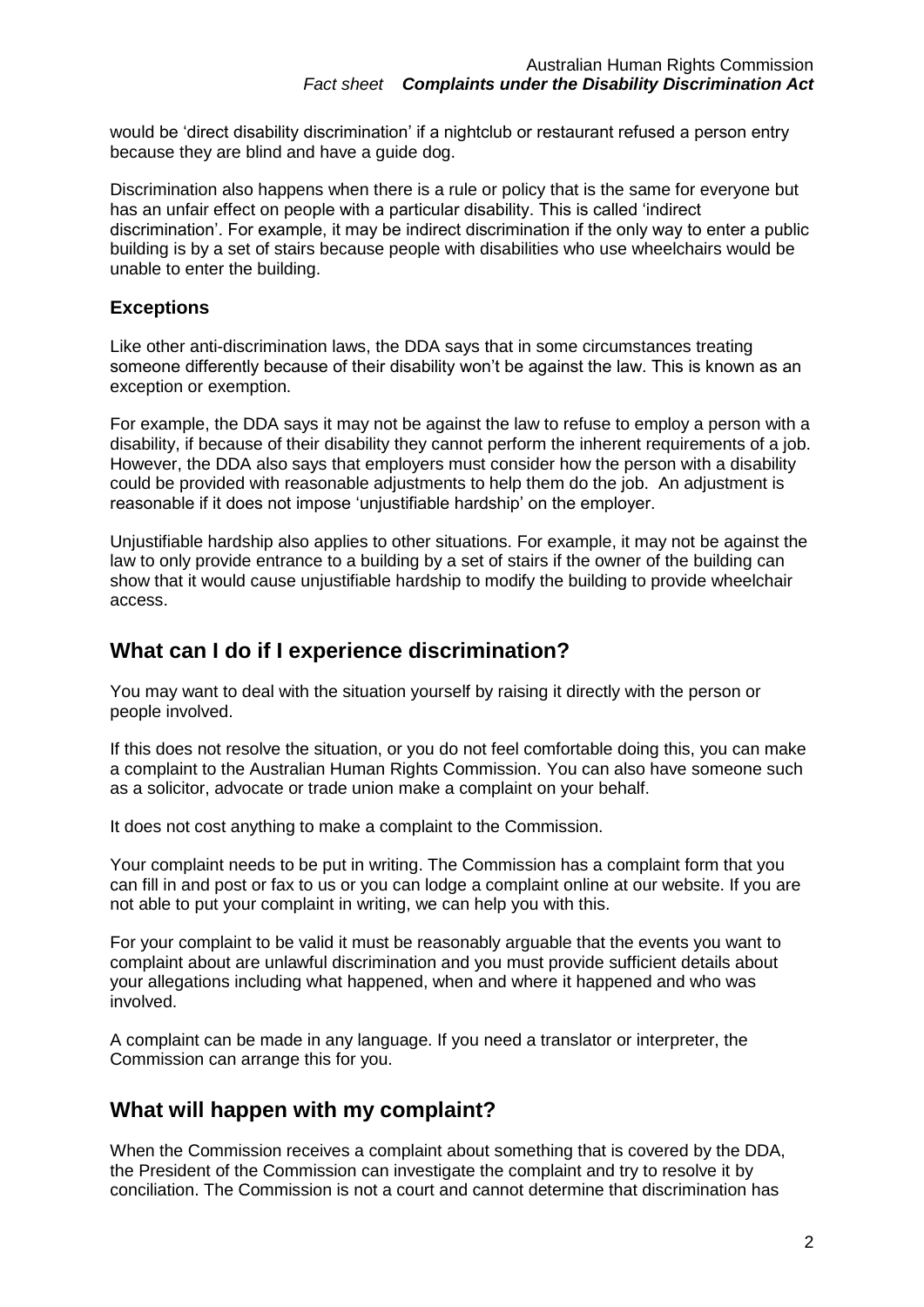happened. The Commission's role is to get both sides of the story and help those involved resolve the complaint.

Commission staff may contact you to get further information about your complaint.

Generally, the Commission will tell the person or organisation the complaint is against (the respondent) about your complaint and give them a copy of the complaint. The Commission may ask the respondent for specific information or a detailed response to your complaint.

Where appropriate, the Commission will invite you to participate in conciliation. Conciliation is an informal process that allows you and the respondent to talk about the issues and try to find a way to resolve the complaint.

If your complaint is not resolved or it is discontinued for another reason, you can take your complaint to the Federal Court of Australia or the Federal Circuit Court. In certain circumstances, you can only take a matter to court if the court has granted you leave to do so.

## **Where can I get more information?**

The Australian Human Rights Commission's contact details are:

#### **Telephone**

National Information Service: 1300 656 419 (local call) TTY: 1800 620 241 (toll free) Fax: (02) 9284 9611

#### **Post**

Australian Human Rights Commission GPO Box 5218 Sydney NSW 2001

#### **Online**

Email: [infoservice@humanrights.gov.au](mailto:infoservice@humanrights.gov.au) Website: [www.humanrights.gov.au](http://www.humanrights.gov.au/)

You can make a complaint online by going to [www.humanrights.gov.au/complaints\\_information/online\\_form/index.html.](http://www.humanrights.gov.au/complaints_information/online_form/index.html)

If you are deaf or have a hearing impairment the Commission can arrange for an Auslan interpreter if this is needed. You can also communicate with us by TTY by calling 1800 620 241.

If you are blind or have a vision impairment, the Commission can provide information in alternative formats on request.

If you are thinking about making a complaint, you might also want to consider obtaining legal advice or contacting your trade union. There are community legal services that can provide free advice about discrimination and harassment. Contact details for your closest community legal centre can be found at [www.naclc.org.au/directory.](http://www.naclc.org.au/directory)